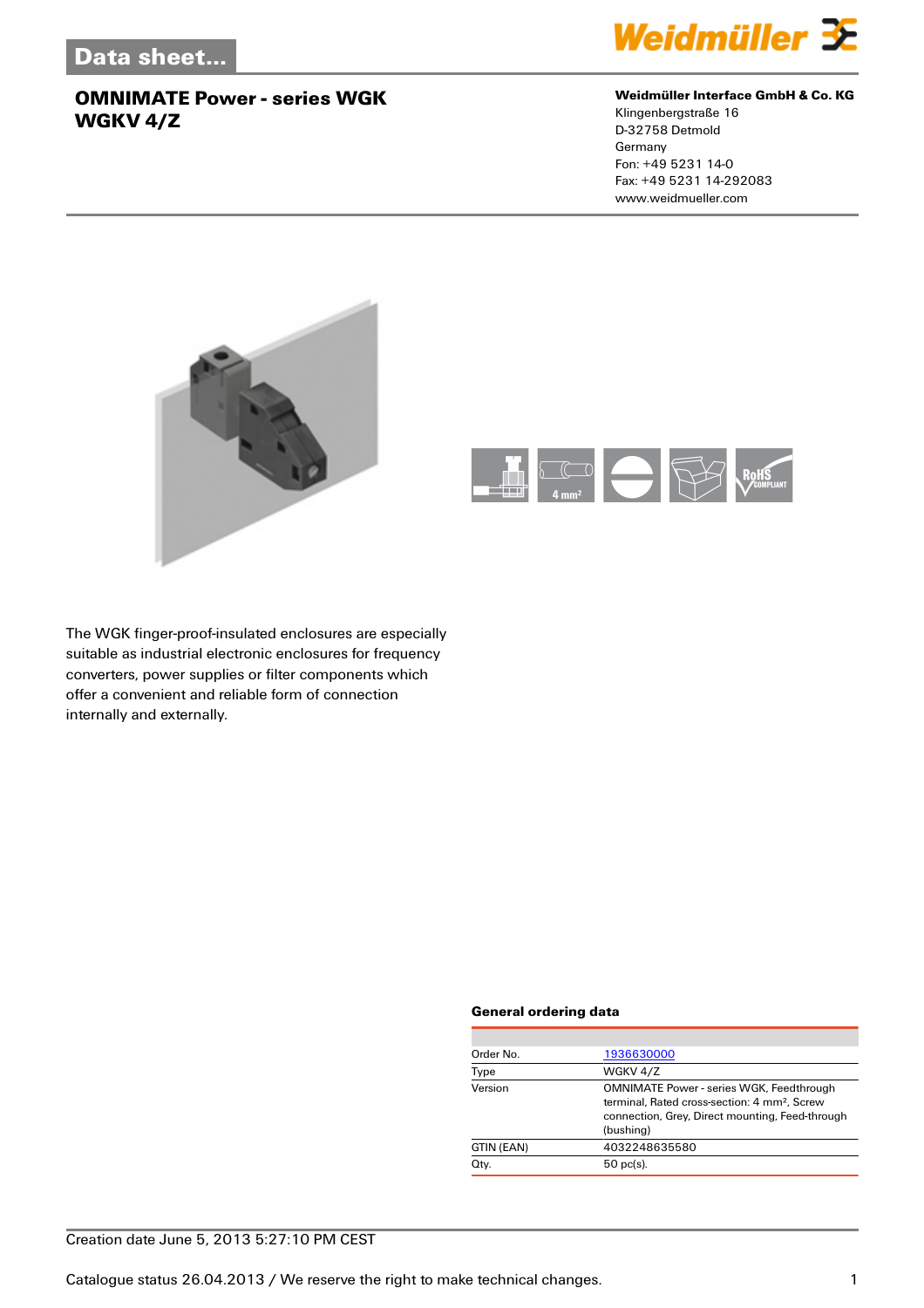# **Technical data**



#### **Weidmüller Interface GmbH & Co. KG**

Klingenbergstraße 16 D-32758 Detmold Germany Fon: +49 5231 14-0 Fax: +49 5231 14-292083

| <b>Dimensions and weights</b>                                                       |                                       |                                                                              |                        |
|-------------------------------------------------------------------------------------|---------------------------------------|------------------------------------------------------------------------------|------------------------|
|                                                                                     |                                       |                                                                              |                        |
| Length                                                                              | 40 mm                                 | Width                                                                        | 8.1 mm                 |
| Height                                                                              | 24 mm<br>8.44 <sub>a</sub>            | Height of lowest version                                                     | 24 mm                  |
| Net weight                                                                          |                                       |                                                                              |                        |
| 2 clampable conductors with identical cross-section                                 |                                       |                                                                              |                        |
| Wire connection cross section AWG,                                                  |                                       | Wire connection cross section AWG,                                           |                        |
| max.                                                                                | <b>AWG 12</b>                         | min.                                                                         | <b>AWG 22</b>          |
| <b>Additional connection</b>                                                        |                                       |                                                                              |                        |
| <b>Blade</b> size                                                                   | $0.6 \times 3.5$ mm                   | Clamping screw                                                               | M <sub>3</sub>         |
| Rated current                                                                       | 32 A                                  | Tightening torque, max.                                                      | $0.8$ Nm               |
| Tightening torque, min.                                                             | $0.6$ Nm                              |                                                                              |                        |
| <b>Conductors suitable for clamping</b>                                             |                                       |                                                                              |                        |
|                                                                                     |                                       |                                                                              |                        |
| Wire connection cross section AWG.                                                  |                                       | Wire connection cross section AWG.                                           |                        |
| max.                                                                                | <b>AWG 12</b>                         | min.                                                                         | <b>AWG 22</b>          |
| Wire connection cross section, finely<br>stranded with wire-end ferrules DIN        |                                       | Wire connection cross section, finely<br>stranded with wire-end ferrules DIN |                        |
| 46228/1, rated connection, max.                                                     | $4 \text{ mm}^2$                      | 46228/1, rated connection, min.                                              | $0.5$ mm <sup>2</sup>  |
| Wire connection cross section, finely<br>stranded, max.                             | $4 \text{ mm}^2$                      | Wire connection cross section, solid<br>core max. rated connection           | $6 \text{ mm}^2$       |
| Wire connection cross section, solid                                                |                                       | Stripping length                                                             |                        |
| core, max, rated connection                                                         | $0.5$ mm <sup>2</sup>                 |                                                                              | 8 mm                   |
| <b>Rated data to IEC</b>                                                            |                                       |                                                                              |                        |
|                                                                                     |                                       |                                                                              |                        |
| Current at maximum wires                                                            | 41 A                                  | Pollution severity                                                           | 3                      |
| Rated cross-section                                                                 | $4 \text{ mm}^2$                      | Rated current                                                                | 32 A                   |
| Rated impulse withstand voltage                                                     | 6 kV                                  | Rated voltage                                                                | 250V                   |
| <b>Standards</b>                                                                    | IEC 60947-7-1                         |                                                                              |                        |
| <b>Technical data</b>                                                               |                                       |                                                                              |                        |
|                                                                                     |                                       |                                                                              |                        |
| <b>Blade</b> size                                                                   | $0.6 \times 3.5$ mm                   | Clamping range, rated connection, max. 6 mm <sup>2</sup>                     |                        |
| Clamping range, rated connection, min. 0.05 mm <sup>2</sup><br>Gauge to IEC 60947-1 | A <sub>3</sub>                        | Clamping screw<br>Number of connections                                      | M <sub>3</sub><br>2    |
| Stripping length, rated connection                                                  | 8 mm                                  | Tightening torque, max.                                                      | $0.8$ Nm               |
| Tightening torque, min.                                                             | 0.6 Nm                                |                                                                              |                        |
| <b>Technical specification</b>                                                      |                                       |                                                                              |                        |
|                                                                                     |                                       |                                                                              |                        |
| Colour of insulating material                                                       | Grey                                  | Connection direction                                                         | <b>Bottom</b>          |
| End cover plate required                                                            |                                       | Installation advice                                                          | Direct mounting, Feed- |
|                                                                                     | No                                    |                                                                              | through (bushing)      |
| Product family                                                                      | <b>OMNIMATE Power - series</b><br>WGK |                                                                              |                        |
| <b>CSA ratings data</b>                                                             |                                       |                                                                              |                        |
| Certificate No. (CSA)                                                               | 200039-1830694                        |                                                                              | 300V                   |
| Current size B (CSA)                                                                | 30 A                                  | Voltage size B (CSA)<br>Wire cross section max. (CSA)                        | 10 AWG                 |
| Wire cross section min. (CSA)                                                       | <b>30 AWG</b>                         |                                                                              |                        |
|                                                                                     |                                       |                                                                              |                        |

### Creation date June 5, 2013 5:27:10 PM CEST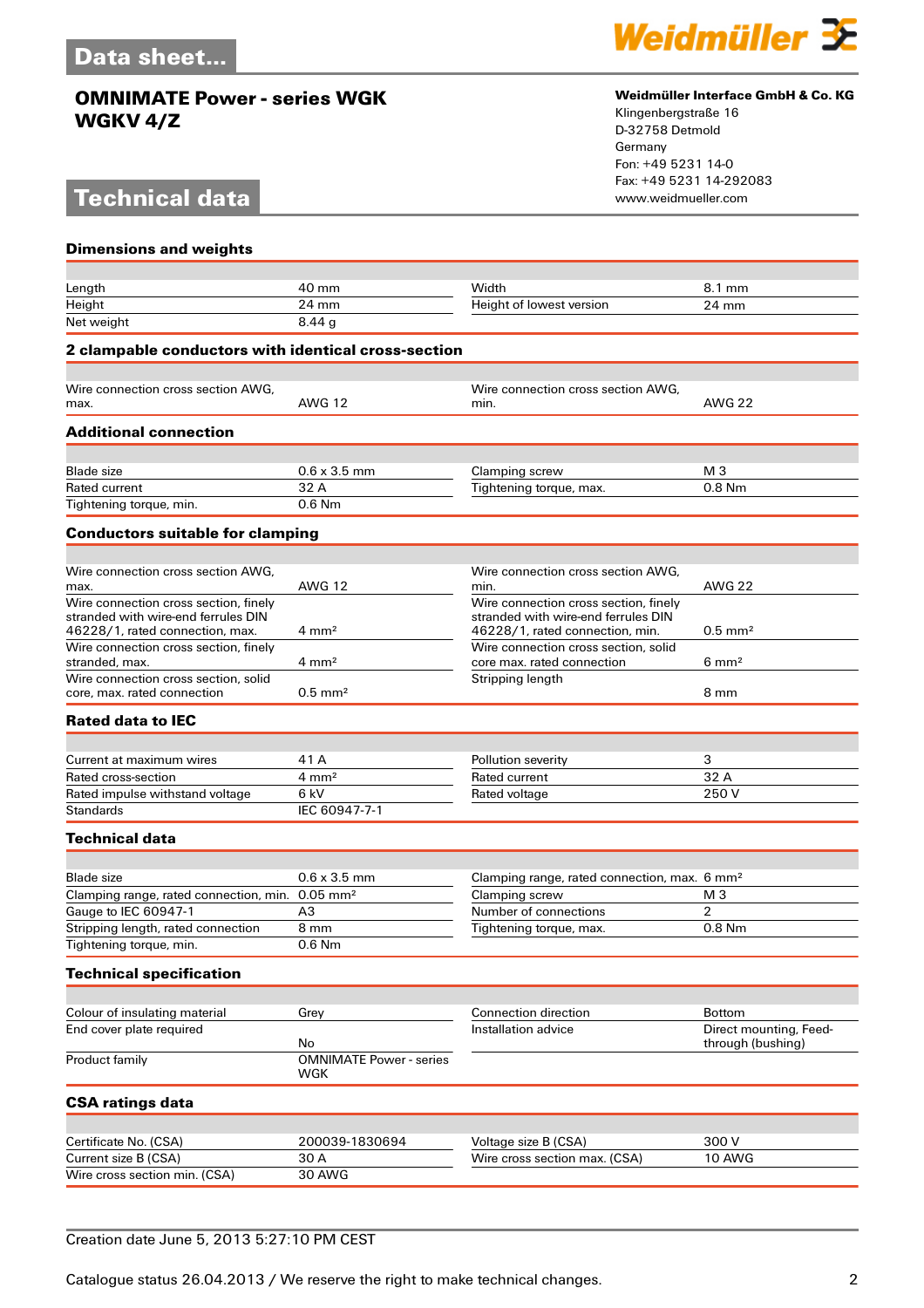# **Technical data**

**UL ratings data**



#### **Weidmüller Interface GmbH & Co. KG**

Klingenbergstraße 16 D-32758 Detmold Germany Fon: +49 5231 14-0 Fax: +49 5231 14-292083

| Certificate No. (cURus)                         |                 | Conductor size Factory wiring max.                                                           |               |
|-------------------------------------------------|-----------------|----------------------------------------------------------------------------------------------|---------------|
|                                                 | E60693VOL1SEC84 | (cURus)                                                                                      | <b>10 AWG</b> |
| Conductor size Factory wiring min.              |                 | Conductor size Field wiring max. (cURus)                                                     |               |
| (cURus)                                         | <b>30 AWG</b>   |                                                                                              | <b>10 AWG</b> |
| Conductor size Field wiring min. (cURus) 30 AWG |                 | Current size B (cURus)                                                                       | 30 A          |
| Current size C (cURus)                          | 30 A            | Current size D (cURus)                                                                       | 10 A          |
| Voltage size B (cURus)                          | 300 V           | Voltage size C (cURus)                                                                       | 150 V         |
| Voltage size D (cURus)                          | 300 V           |                                                                                              |               |
| <b>Material data</b>                            |                 |                                                                                              |               |
| Material                                        | Wemid           | Colour                                                                                       | Grey          |
| UL 94 flammability rating                       | $V-0$           |                                                                                              |               |
|                                                 |                 |                                                                                              |               |
| <b>Classifications</b>                          |                 |                                                                                              |               |
| <b>ETIM 3.0</b>                                 | EC001283        | <b>UNSPSC</b>                                                                                | 30-21-18-11   |
| eClass 5.1                                      | 27-14-11-34     | eClass 6.2                                                                                   | 27-14-11-34   |
| eClass 7.1                                      | 27-14-11-34     |                                                                                              |               |
| <b>Notes</b>                                    |                 |                                                                                              |               |
| Notes                                           |                 | • Metal walls: 1 #96 2.5 mm = 400 V; 2.5 #96 6 mm = 250 V; plastic walls: 1 #96 6 mm = 500 V |               |
| <b>Approvals</b>                                |                 |                                                                                              |               |
| Approvals                                       |                 |                                                                                              |               |
|                                                 |                 | <i>LI</i> V.                                                                                 |               |
| <b>ROHS</b>                                     | Conform         |                                                                                              |               |